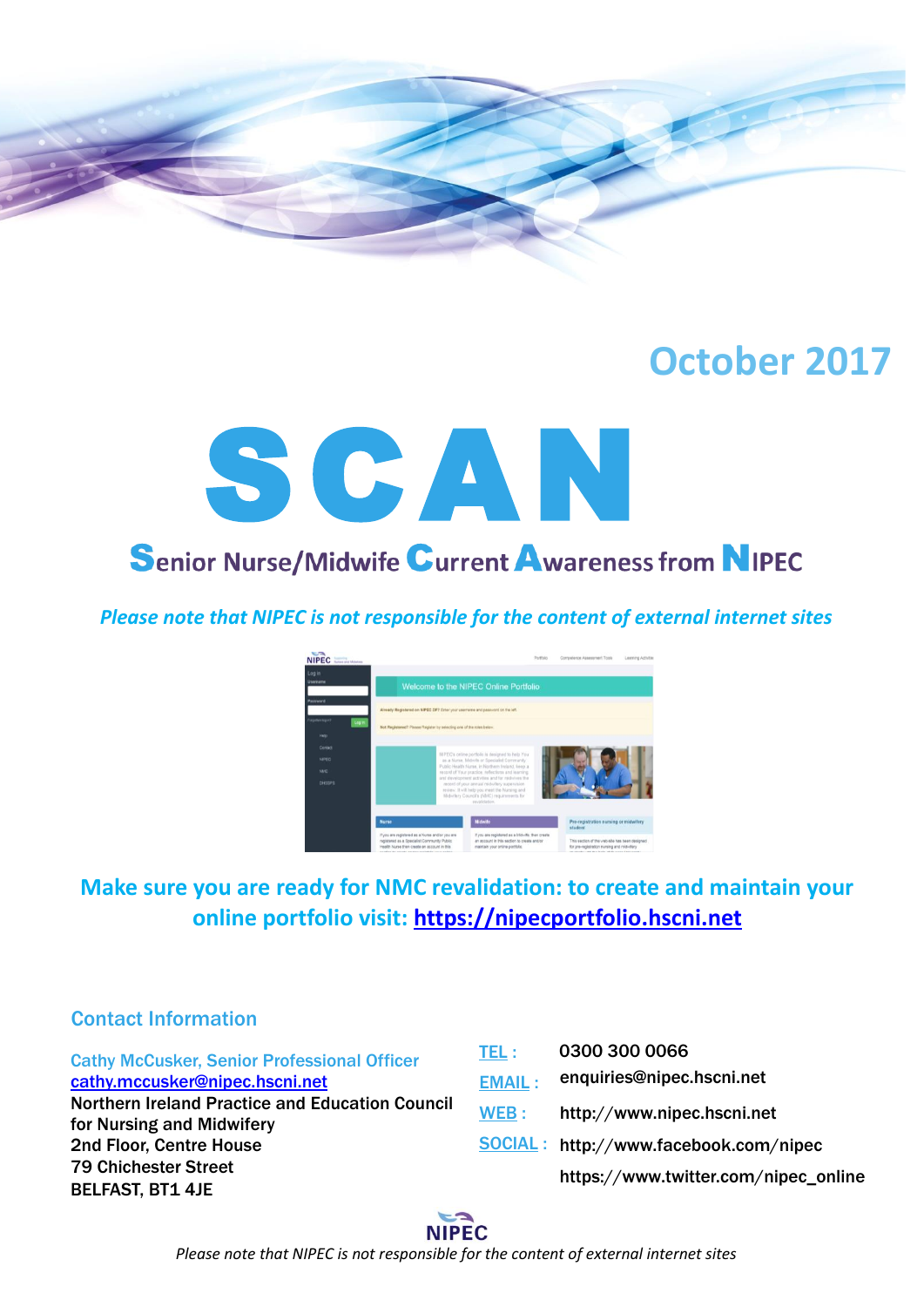# **CONTENTS** (Click on the title to go to the section)

<span id="page-1-0"></span>

| $\overline{2}$ |
|----------------|
| 3              |
| 4              |
| 5              |
| 6              |
| 7              |
| 8              |
| 9              |
| 11             |
| 12             |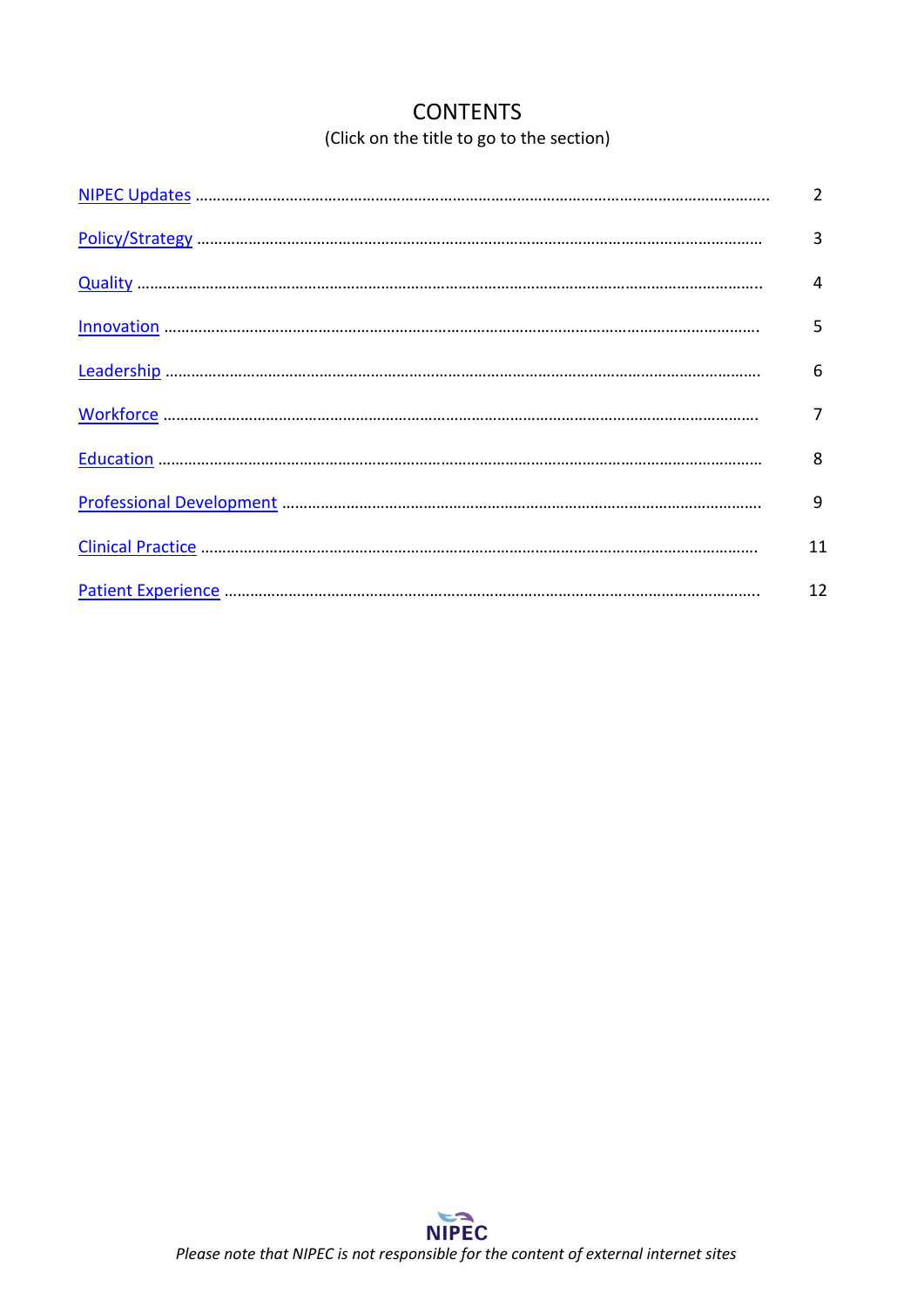<span id="page-2-0"></span>

#### **NIPEC Stakeholder Engagement Survey**

NIPEC is keen to hear from Nurses and Midwives across all healthcare settings in Northern Ireland to get your views about our work and how NIPEC could best support your practice. We would be delighted if you would take 10mins to complete our survey at <https://www.surveymonkey.co.uk/r/TH2VZYQ>

### **NIPEC Twitter chat**

Join NIPEC's Senior Professional Officers on a Twitter chat on the following topics:

*NIPEC Portfolio and NMC Revalidation* - **11 October 2017 from 1pm to 2pm**

*NIPEC Recording Care Project & the Electronic Health Care Record -* **18 October 2017 from 7pm to 8pm** *#NIPECengage17*

#### **NIPEC Independent & Voluntary Sector Forum**

14 December 2017 Effective Complaints Handling Workshop, for practitioners working in the Independent or Voluntary Sector, register for the event via this web link <http://www.nipec.hscni.net/events/effective-complaints-handling-workshop/>

← [CONTENTS PAGE](#page-1-0) [NEXT SECTION](#page-3-0) →

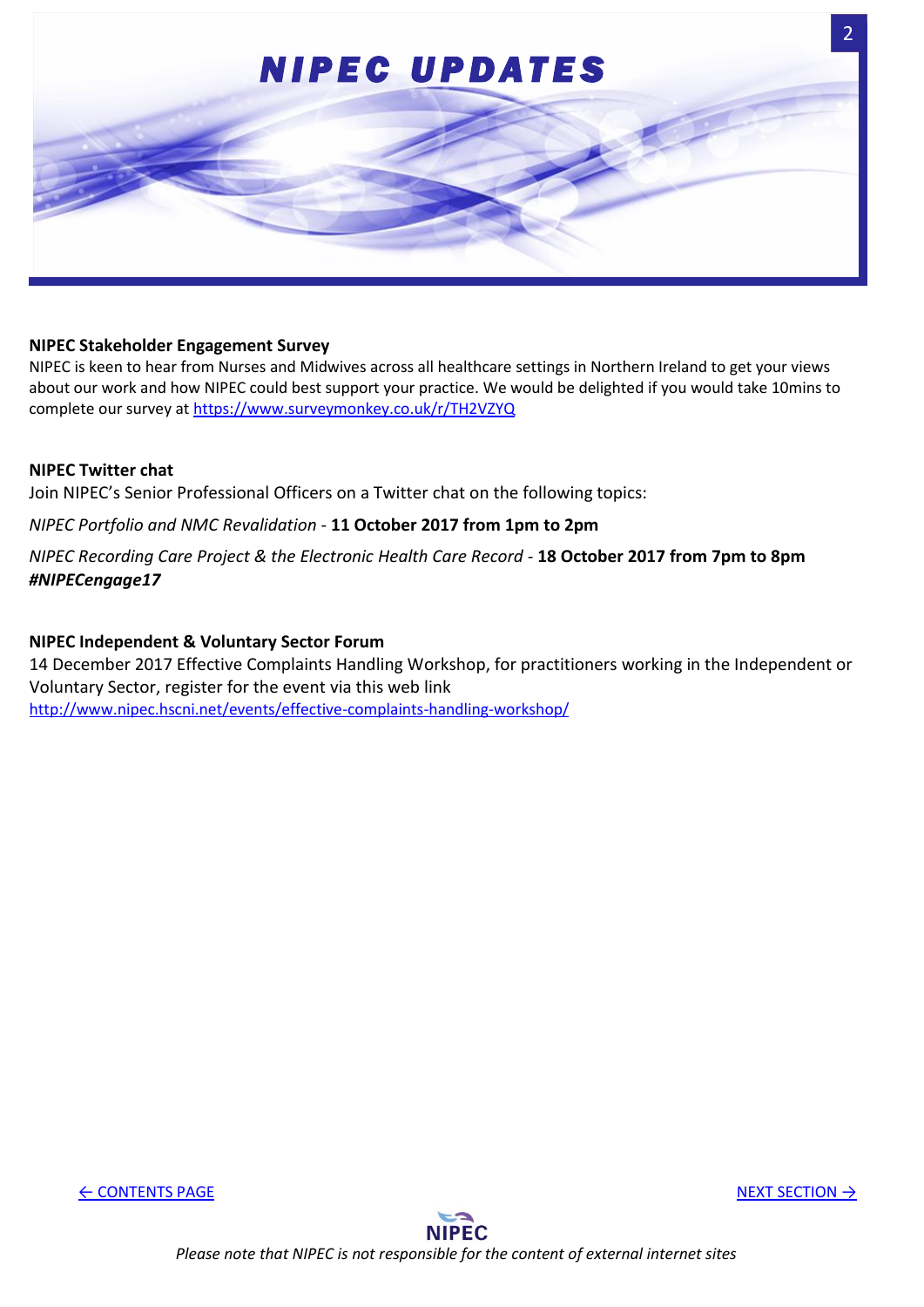<span id="page-3-0"></span>

# *UPDATES, KEY PUBLICATIONS, EVENTS*

## **Nursing and Midwifery Task Group**

The summary communiqués of the Nursing and Midwifery Task Group, are available to view at the following link:<https://www.health-ni.gov.uk/publications/nursing-and-midwifery-task-group>

Follow the Nursing and Midwifery Task Group Turning the Curve workshops at #NMTG17 #outcomes #copro

## **Northern Ireland Official Publications Archive**

The Library at Queen's has been developing an online archive, known as the Northern Ireland Official Publications Archive (NIOPA). The archive is now freely available at the following address: <http://niopa.qub.ac.uk/>

## *ARTICLES*

**New strategy will emphasise key role played by research nurses** Stephenson, J. *Nursing Times*, September 2017, vol. 113, no. 9, p. 10-11

## **Reducing drug resistance through antimicrobial stewardship strategies**

Alivdza, V. *Nursing Times*, September 2017, vol. 113, no. 9, p 22-25

← [CONTENTS PAGE](#page-1-0) [NEXT SECTION](#page-4-0) → NEXT SECTION → NEXT SECTION → NEXT SECTION → NEXT SECTION → NEXT SECTION → NEXT SECTION → NEXT SECTION → NEXT SECTION → NEXT SECTION → NEXT SECTION → NEXT SECTION → NEXT SECTION → NEXT SECTI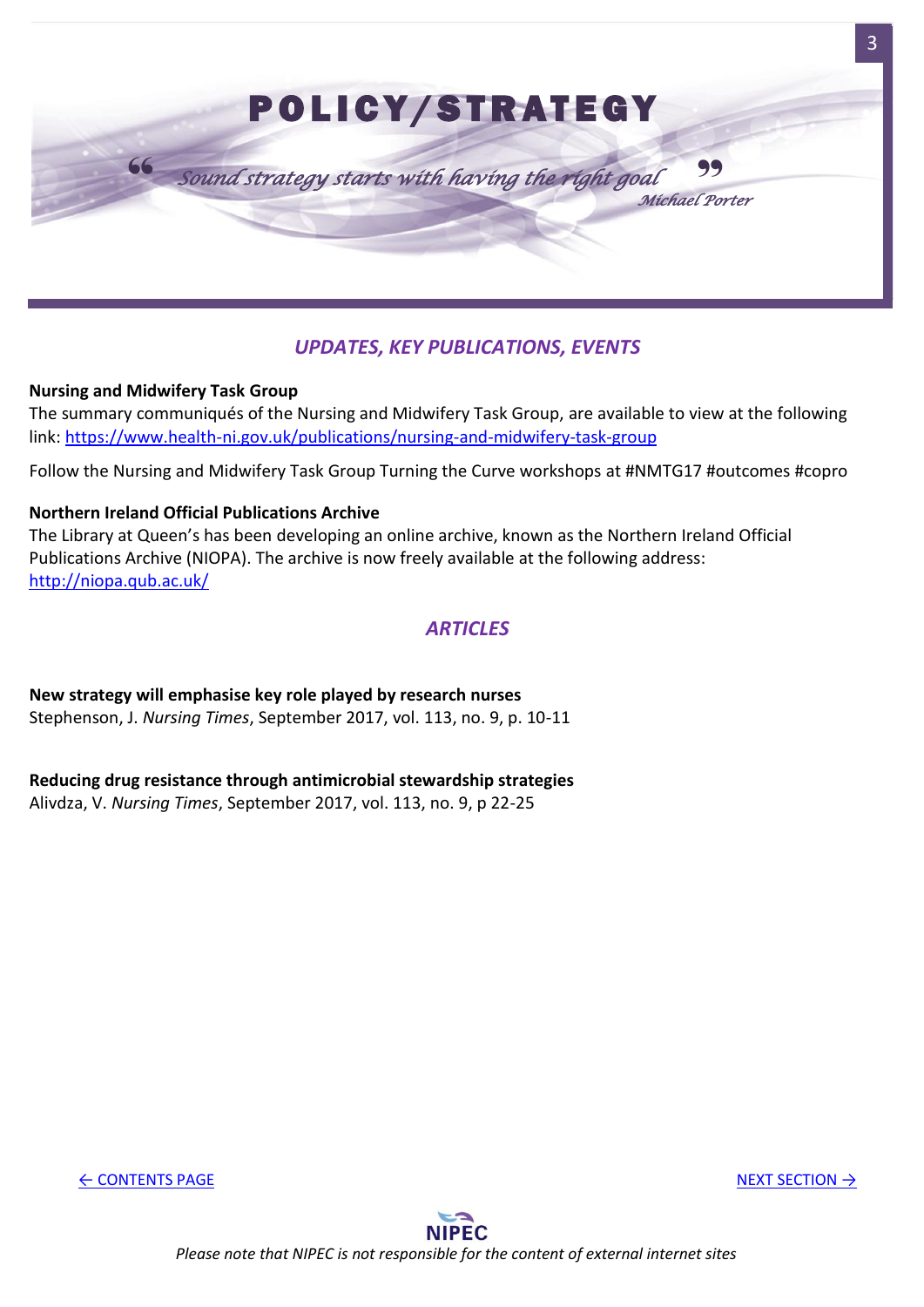<span id="page-4-0"></span>

**Positive practice: the use of restrictive interventions** Kelly, R. *Nursing Standard,* August 2017, vol. 32, no. 1, p. 12-13

**Singing their way to better health** Trueland, J. *Nursing Standard,* September 2017, vol. 32, no. 2, p. 18-21

**Outdoor spaces improve dementia care** Trueland, J. *Nursing Standard,* September 2017, vol. 32, no. 2, p. 24-26

**Improving communication with families in the intensive care unit** Briggs, D. *Nursing Standard,* September 2017, vol. 32, no. 2, p. 41-48

**Swarm: a quick and efficient response to patient safety incidents** Motuel, L. et al. *Nursing Times*, September 2017, vol. 113, no. 9, p. 36-38

**Living with and beyond cancer 1: how well are we helping our patients?**  Bell, D. *Nursing Times*, August 2017, vol. 113, no. 8, p**.** 22-24

**Living with and beyond cancer 2: the role of allied health professionals, support workers and volunteers** Bell, D. *Nursing Times*, August 2017, vol. 113, no. 8, p**.** 26-28

**Improving the physical health of people with severe mental illness** Nazarko, L. *Nursing Times*, August 2017, vol. 113, no. 8, p. 42-45

## **Administering immediate antibiotics reduces death from sepsis**

Plowright, C. *Nursing Times*, August 2017, vol. 113, no. 8, p. 47

**Recognising and responding to care erosion: part 2** De Vries, J.M.A. & Timmins, F. *Nursing Standard,* August 2017, vol. 31, no. 52, p. 44-51

## **Emergency department standards**

Dean, E. *Nursing Standard,* September 2017, vol. 32, no. 4, p. 15

# **Speak out**

Dean, E. *Nursing Standard,* September 2017, vol. 32, no. 4, p. 24-26

← [CONTENTS PAGE](#page-1-0) [NEXT SECTION](#page-5-0) → NEXT SECTION → NEXT SECTION → NEXT SECTION → NEXT SECTION → NEXT SECTION → NEXT SECTION → NEXT SECTION → NEXT SECTION → NEXT SECTION → NEXT SECTION → NEXT SECTION → NEXT SECTION → NEXT SECTI



*Please note that NIPEC is not responsible for the content of external internet sites*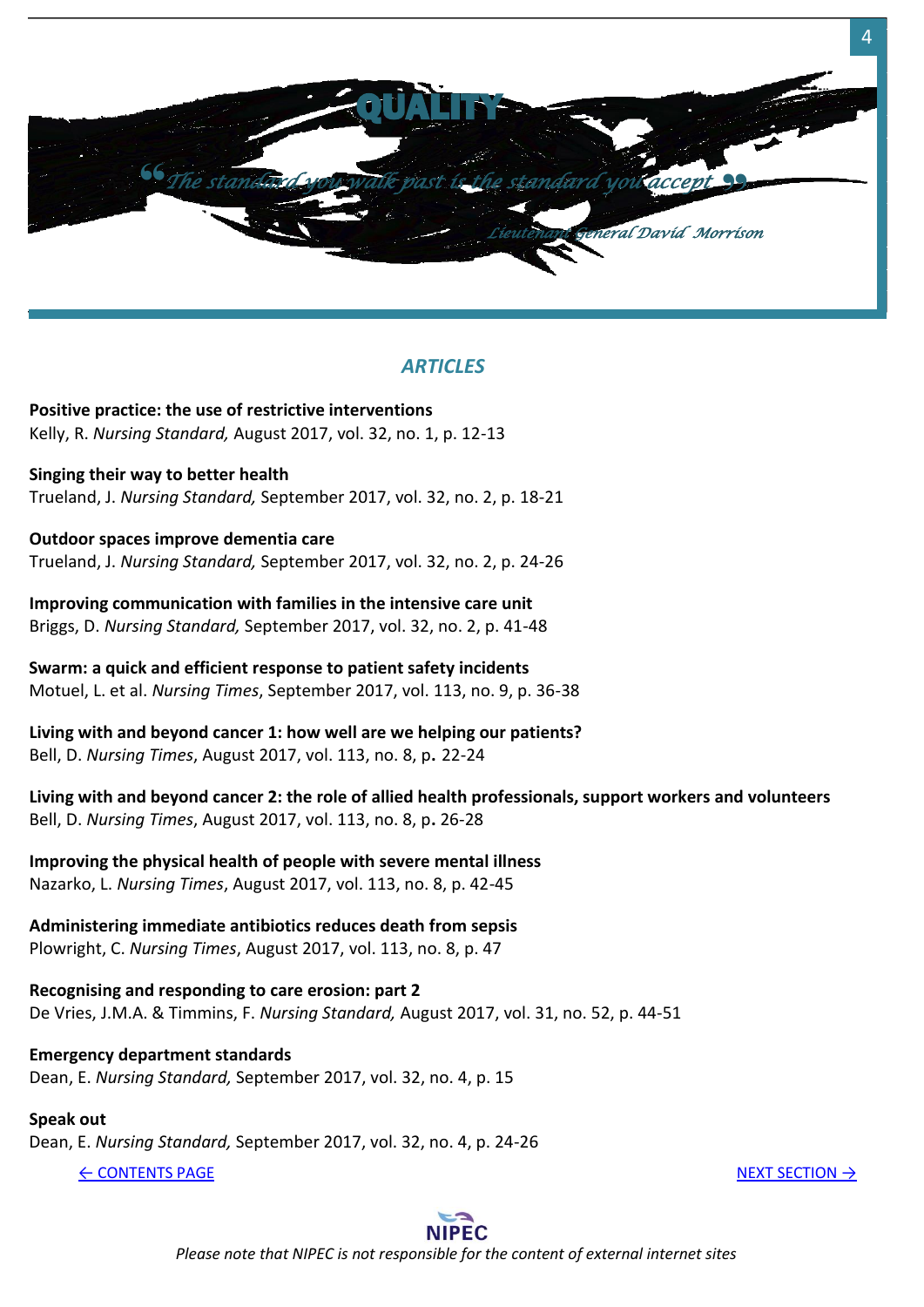<span id="page-5-0"></span>

**Nurses lead the way with webcam consultations** Pearce, L. *Nursing Standard,* September 2017, vol. 32, no. 2, p. 22-23

## **Developing a mobile device to record mental health inpatient data**

Killikelly, C. & Quist, H. *Nursing Times*, August 2017, vol. 113, no. 8, p. 52-55

← [CONTENTS PAGE](#page-1-0) [NEXT SECTION](#page-6-0) →

5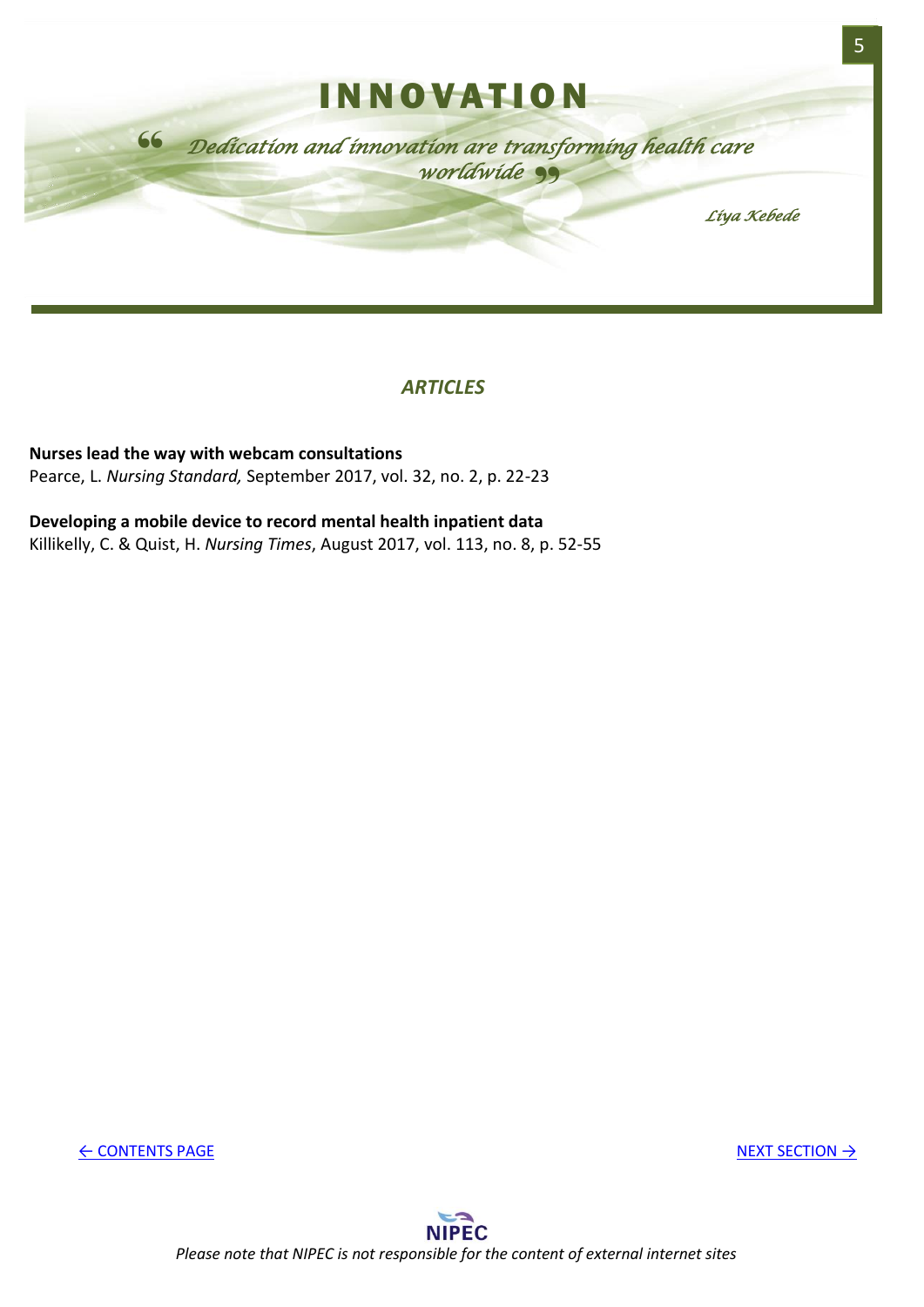# **LEADERSHIP**

<span id="page-6-0"></span>" *True leadership lies in guiding others to success, in ensuring that*  everyone is performing at their best, doing the work they are<br>**pledged to do and doing it well** *pledged to do and doing it well*

*Bill Owens* 

6

# *ARTICLES*

**Remember their names with pride** Trueland, J. *Nursing Standard,* August 2017, vol. 32, no. 1, p. 24-25

**Good leadership in nursing: what is the most effective approach** Maxwell, E. *Nursing Times*, August 2017, vol. 113, no. 8, p. 18-21

**We can all help maximise organ donation opportunities** Dames, L. *Nursing Standard,* September 2017, vol. 32, no. 2, p. 29

**Is it time to create a new nurse role dedicated to helping carers?** Farquhar, M. & Moore, C. *Nursing Times*, September 2017, vol. 113, no. 9, p. 39-41

**Fundamental care on hospital wards: identifying research priorities** Ballinger, C. et al. *Nursing Times*, September 2017, vol. 113, no. 9, p. 48-49

**Changes and challenges: 30 years of senior nursing** Shuldham, C. *Nursing Standard,* September 2017, vol. 32, no. 3, p. 22-23

← [CONTENTS PAGE](#page-1-0) [NEXT SECTION](#page-7-0) → NEXT SECTION → NEXT SECTION → NEXT SECTION → NEXT SECTION → NEXT SECTION → NEXT SECTION → NEXT SECTION → NEXT SECTION → NEXT SECTION → NEXT SECTION → NEXT SECTION → NEXT SECTION → NEXT SECTI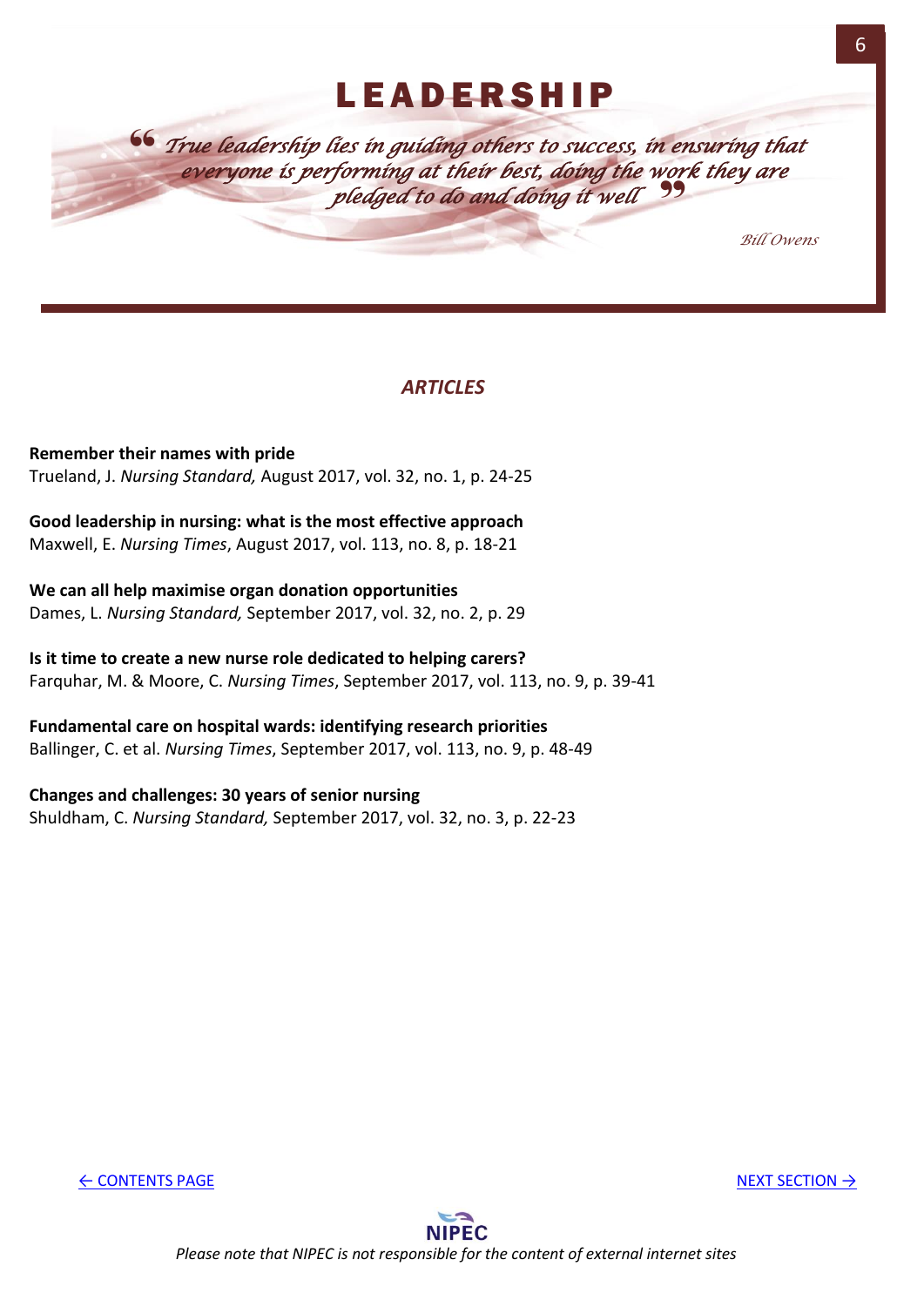# **WORKFORCE**

<span id="page-7-0"></span>

## *ARTICLES*

**"Short shelf life" remains a problem in senior posts** Jones-Berry, S. *Nursing Standard,* August 2017, vol. 32, no. 1, p. 12-13

**The nurses who risk their safety** Dean, E. *Nursing Standard,* August 2017, vol. 31, no. 52, p. 18-21

**"People were coming up to us on the streets asking for help"** Merrifield, N. *Nursing Times*, August 2017, vol. 113, no. 8, p. 6-7

**CNO's new plan to boost practice nurses in England** Ford, S. *Nursing Times*, August 2017, vol. 113, no. 8, p. 10-11

**Overseas nurses struggling to break language test "barrier"** Longhurst, C. *Nursing Standard,* September 2017, vol. 32, no. 3, p. 7

**Practice nursing: an action plan for a disparate workforce**

Dean, E. *Nursing Standard,* September 2017, vol. 32, no. 3, p. 25-26

← [CONTENTS PAGE](#page-1-0) [NEXT SECTION](#page-8-0) → NEXT SECTION → NEXT SECTION → NEXT SECTION → NEXT SECTION → NEXT SECTION → NEXT SECTION → NEXT SECTION → NEXT SECTION → NEXT SECTION → NEXT SECTION → NEXT SECTION → NEXT SECTION → NEXT SECTI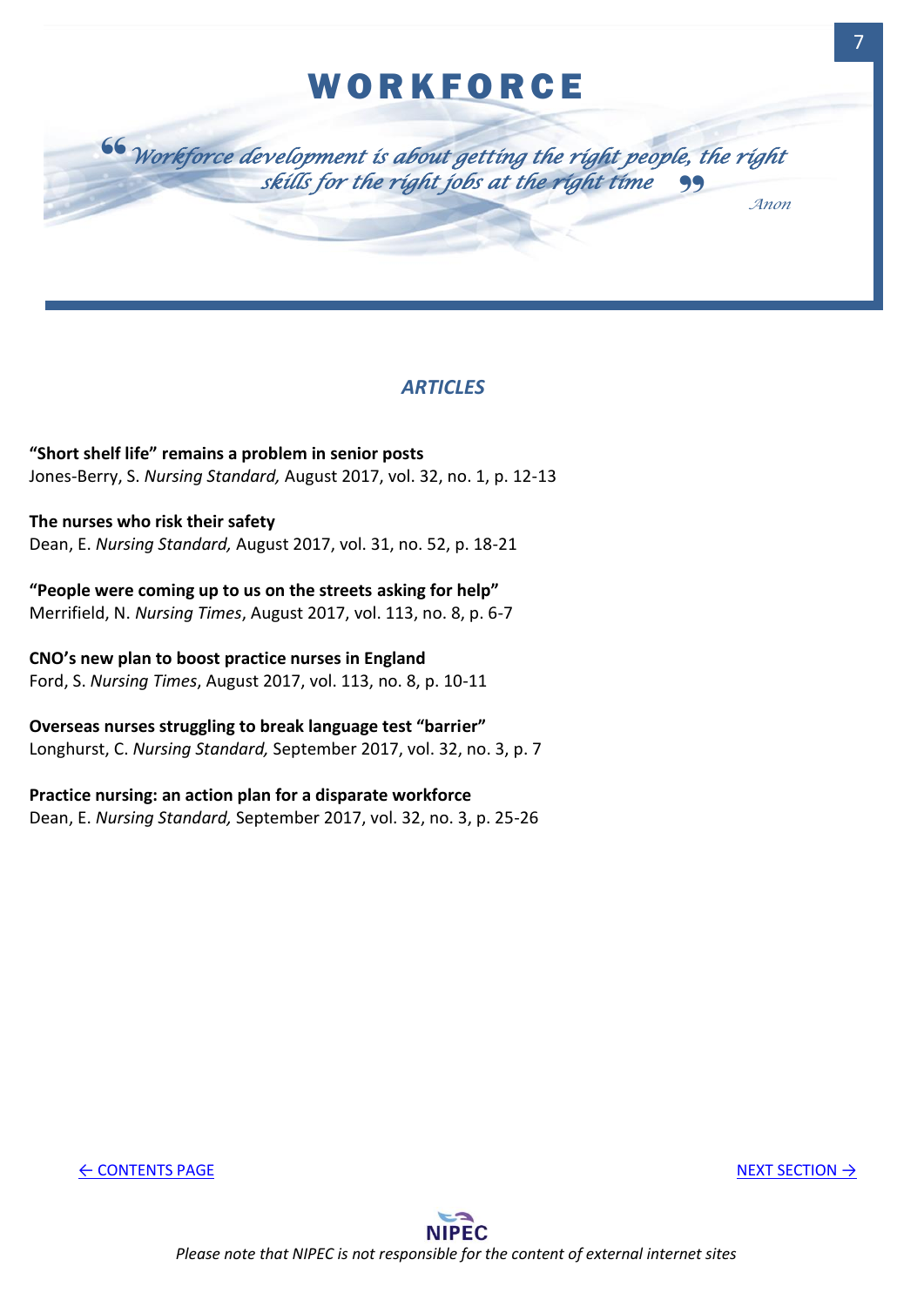# **EDUCATION**

<span id="page-8-0"></span>" " *Let us think of education as the means of developing our greatest abilities* 

*John F. Kennedy*

*ARTICLES*

**Let's axe the culture wars on nurse education** Rafferty, A.M. *Nursing Times*, September 2017, vol. 113, no. 9, p. 13

**A tool for healing the planet** Moore, A. *Nursing Standard,* August 2017, vol. 31, no. 52, p. 35

**Leading from day one** Pearce, L. *Nursing Standard,* September 2017, vol. 32, no. 4, p. 18-20

**Exploring the use of student-led simulated practice learning in pre-registration nursing programmes** Brown, J. et al. *Nursing Standard,* September 2017, vol. 32, no. 4, p. 50-58

← [CONTENTS PAGE](#page-1-0) [NEXT SECTION](#page-9-0) →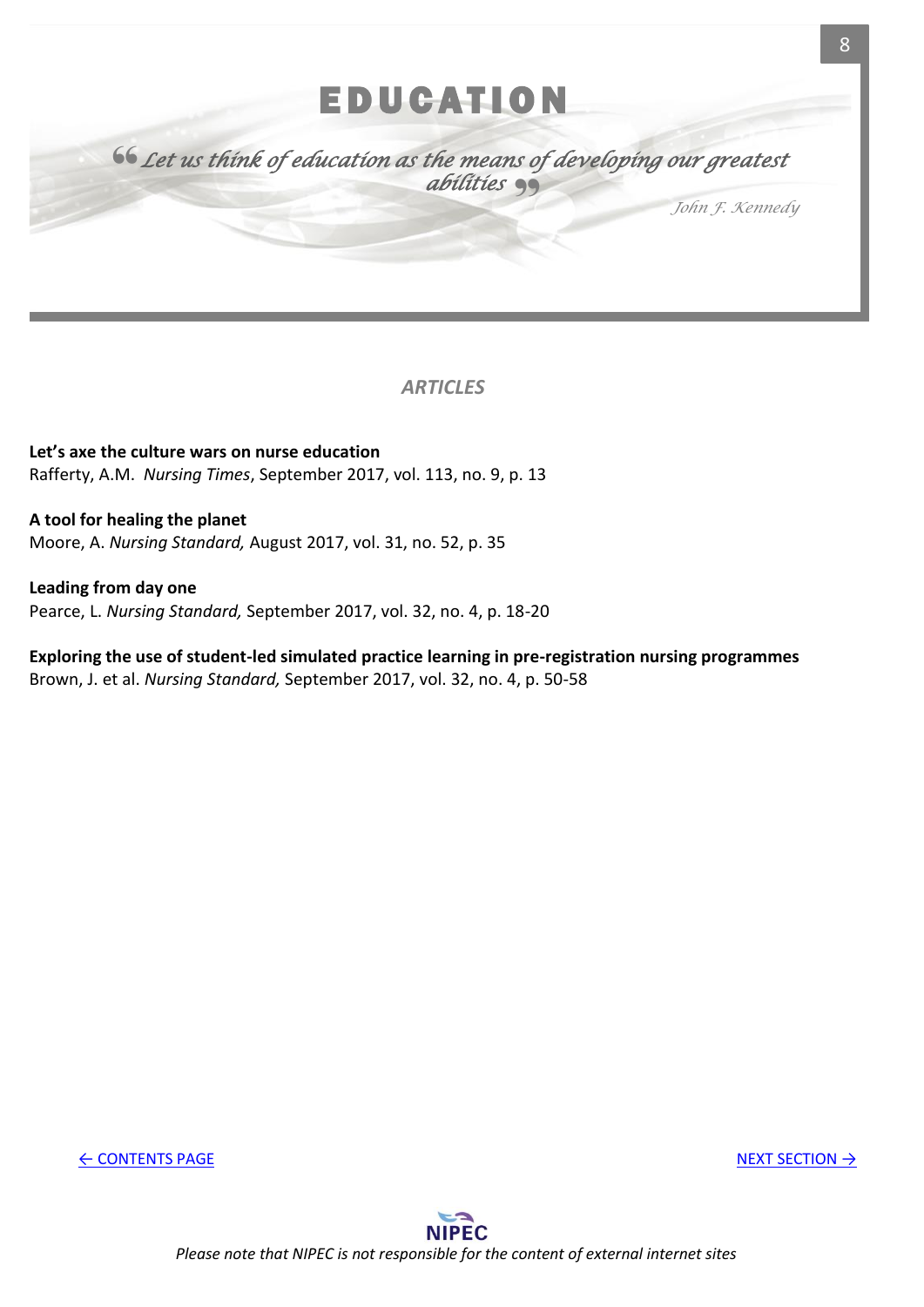# P R O F E S S I O N A L D E V E L O P M E N T

<span id="page-9-0"></span>*All that is valuable in human society depends upon the opportunity for development accorded the individual* " 66<br>=

*Albert Einstein*

# *UPDATES, KEY PUBLICATIONS, EVENTS*

## **Rae Bequest Training Fund and Marcia Mackie Fund**

The RCN Foundation is currently offering support from two funds: Rae Bequest Fund and Marcia Mackie Fund. Details of the two funds are available via the [RCN Foundation](http://www.rcnfoundation.org.uk/how_we_can_help/bursary_schemes/rae_bequest_training_and_marcia_mackie_fund) website. Application forms are available from [siobhan.mcnally@rcn.org.uk](mailto:siobhan.mcnally@rcn.org.uk) and the closing date is **Thursday 30 November 2017**. Related enquiries should be directed to Rita Devlin at 028 90 384 600 or [rita.devlin@rcn.org.uk](mailto:rita.devlin@rcn.org.uk)

#### **You are the panel**

- What should happen to a nursing home manager after a resident died following a fire incident?
- What is your verdict? Go online to check what really happened:

<https://www.nursingtimes.net/news/youre-the-panel>

## **RCN NIRAQ Workshop**

Northern Ireland Research and Quality (NIRAQ) workshop: an interactive session on how to complete an IRAS application. The workshop is facilitated by Research Managers from HSCNI Trusts and aims to provide guidance and clarity on the completion of the Integrated Research Application System (IRAS). It will be held on **Wednesday 25 October 2017,** Computer Suite, Fern House, Antrim Area Hospital Site, Antrim, BT41 2RL for more information visit<https://www.rcn.org.uk/news-and-events/events/niraq-workshop>

## *ARTICLES*

**We all have a role to play in ending domestic abuse** Burston, A. *Nursing Standard,* August 2017, vol. 32, no. 1, p. 29

**X-rays: what the nurse needs to know** Myatt, R. *Nursing Standard,* August 2017, vol. 32, no. 1, p. 39-43

← [CONTENTS PAGE](#page-1-0) [NEXT SECTION](#page-11-0) → NEXT SECTION → NEXT SECTION → NEXT SECTION → NEXT SECTION → NEXT SECTION → NEXT SECTION → NEXT SECTION → NEXT SECTION → NEXT SECTION → NEXT SECTION → NEXT SECTION → NEXT SECTION → NEXT SECTI



*Please note that NIPEC is not responsible for the content of external internet sites*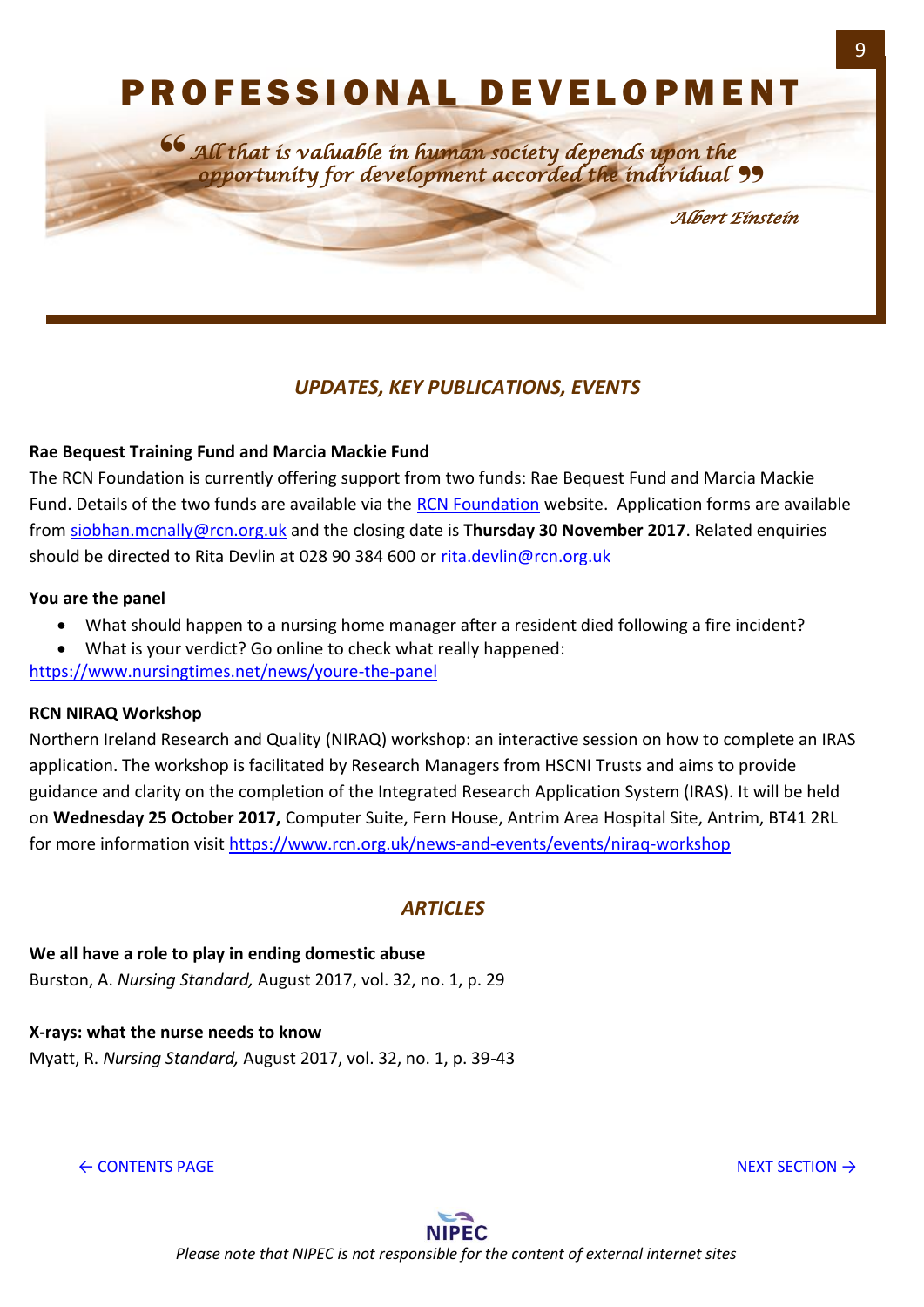**Using bibliometrics to support revalidation requirements** Benton, D.C. *Nursing Standard,* August 2017, vol. 32, no. 1, p. 44-51

**Improving nurses level of reflection** Price, B. *Nursing Standard,* August 2017, vol. 32, no. 1, p. 52-63

**Anatomy & physiology of ageing 7: the endocrine system** Knight, J. *Nursing Times*, August 2017, vol. 113, no. 8, p. 48-51

**How to use a corticosteroid nasal spray** Bartle, J. *Nursing Standard,* August 2017, vol. 31, no. 52, p. 41-43

**Heart failure 1: pathogenesis, presentation & diagnosis** Jarvis, S. & Saman, S. *Nursing Times*, September 2017, vol. 113, no. 9, p. 50-54

**Heart failure 2: treatment options and long-term management** Jarvis, S. & Saman, S. *Nursing Times*, September 2017, vol. 113, no. 9, p. 55-58

**Award will boost careers of outstanding nurses**  McKew, M. *Nursing Standard,* September 2017, vol. 32, no. 4, p. 9

**How to administer lidocaine in wounds** Welsh, J. & Rowe, G. *Nursing Standard,* September 2017, vol. 32, no. 4, p. 41-48

**Developing and maintaining compassionate care in nursing** Henderson, A. & Jones, J. *Nursing Standard,* September 2017, vol. 32, no. 4, p. 50-69

← [CONTENTS PAGE](#page-1-0) [NEXT SECTION](#page-11-0) →

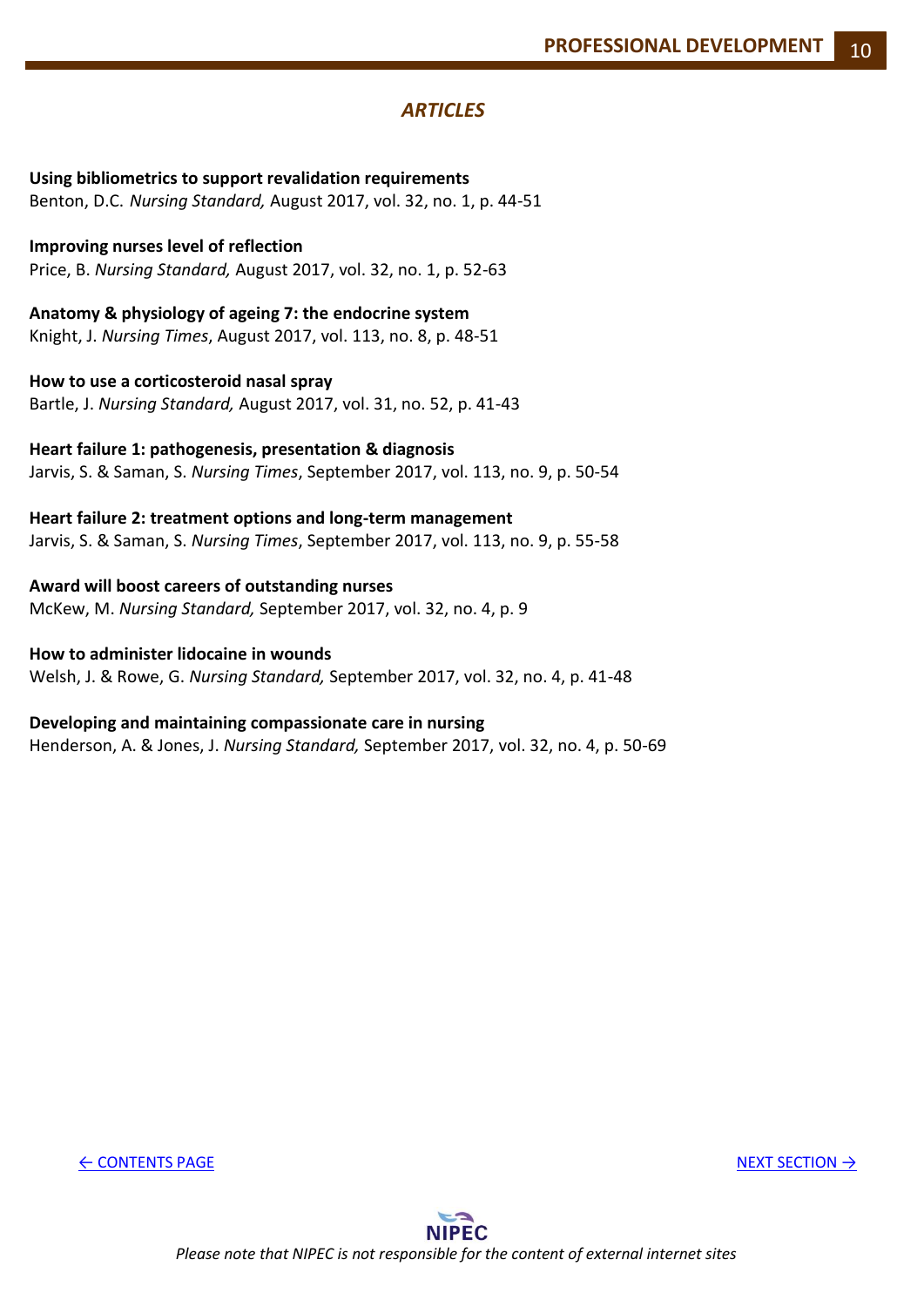<span id="page-11-0"></span>

**Supporting children after a traumatic event** Pearce, L. *Nursing Standard,* August 2017, vol. 32, no. 1, p. 15

#### **Fit to sit**

Moore, A. *Nursing Standard,* August 2017, vol. 32, no. 1, p. 22-23

**Infection outbreaks in care homes: prevention and management** Curran, E. T. *Nursing Times*, September 2017, vol. 113, no. 9, p. 18-21

**Specimen collection 2: obtaining a catheter specimen of urine** Shepherd, E. *Nursing Times*, August 2017, vol. 113, no. 8, p. 29-31

**Specimen collection 3: faecal specimen from a patient with diahorrea** Shepherd, E. *Nursing Times*, September 2017, vol. 113, no. 9, p. 27-29

**Intermittent catheterisation as an alternative to indwelling catheters** Hallam, C. & Shepley, M. *Nursing Times*, September 2017, vol. 113, no. 9, p. 30-33

**Anatomy and physiology of ageing 8: the reproductive system** Knight, J. & Nigam, Y. *Nursing Times*, September 2017, vol. 113, no. 9, p. 44-47

## **Care of older people with diabetes**

Dunning, T. *Nursing Standard,* September 2017, vol. 32, no. 3, p. 50-63

← [CONTENTS PAGE](#page-1-0) [NEXT SECTION](#page-12-0) → NEXT SECTION → NEXT SECTION → NEXT SECTION → NEXT SECTION → NEXT SECTION → NEXT SECTION → NEXT SECTION → NEXT SECTION → NEXT SECTION → NEXT SECTION → NEXT SECTION → NEXT SECTION → NEXT SECTI

11